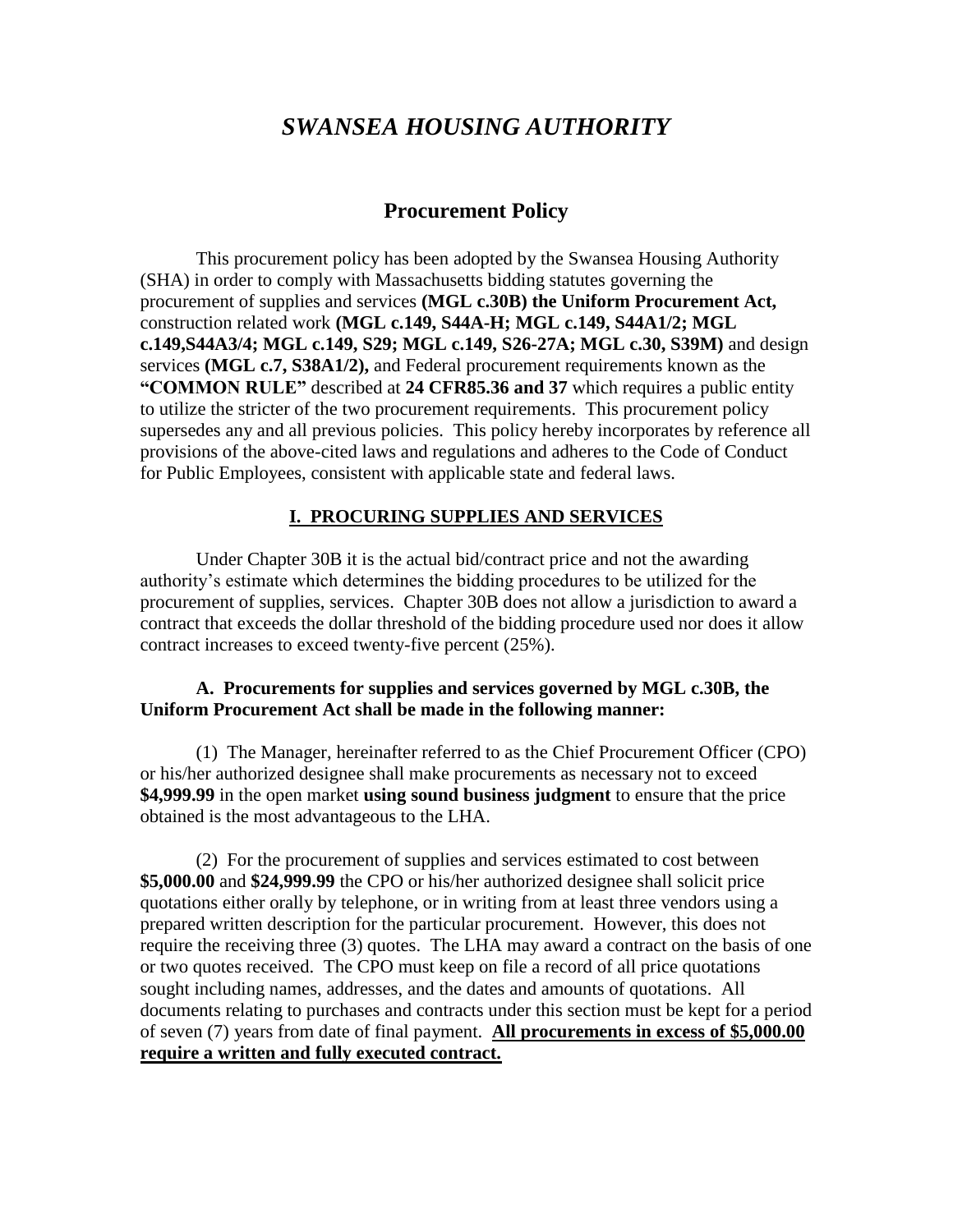(3) Invitations to Bid (IFB). For procurements estimated to cost **\$25,000.00** or more the CPO or his/her authorized designee must use the sealed Invitation to Bid (IFB) process in accordance with MGL c.30B S5 or justify using the RFP process in S6.

- Bids shall be invited in a newspaper of general circulation once, two (2) weeks before the date specified for the opening of bids;
- IFBs may be mailed to all available vendors; Procurements of a **\$100,000.00** or more shall also be advertised in the Goods and Services Bulletin.
- A copy of the bid notice must be posted in a conspicuous place at the LHA;
- A Contract bid under this process shall be awarded to the lowest eligible responsible bidder.

The CPO must keep on file with regard to every solicitation made all documents relating to these procurements under this section and shall be kept for a period of seven (7) years from date of final payment. This includes a copy of Invitation to bid, all bids received, a record of names, addresses and the amount of bids.

(4) Requests for Proposals (RFP). For procurements estimated to cost **\$25,000.00** or more utilizing the RFP process in MGL c.30B S6 vs. the IFB process identified in (3) above, the process is as follows:

- The CPO or his/her authorized designee must provide the Board with written justification as to why it is advantageous and in the public interest to use this process;
- Criteria must be developed for each task; (MGL c.30B S6)
- Evaluation Committee must be appointed; **(not the LHA Board)**
- Allows contract award to bidder who has highest rating, not necessarily the lowest price;
- Two separate envelope bid submission.

(5) Statewide Contract List. For goods and services included on the statewide contract list awarded by the state's Operational Services Division (OSD), the CPO or his/her authorized designee may purchase from a statewide contract vendor without any further solicitation or invitation to bid regardless of the dollar amount.

- These procurements shall be documented;
- Expenditures of up to **\$4,999.99** shall be authorized by a standard purchase order form;
- Expenditures of **\$5,000.00** or more shall have a fully executed contract.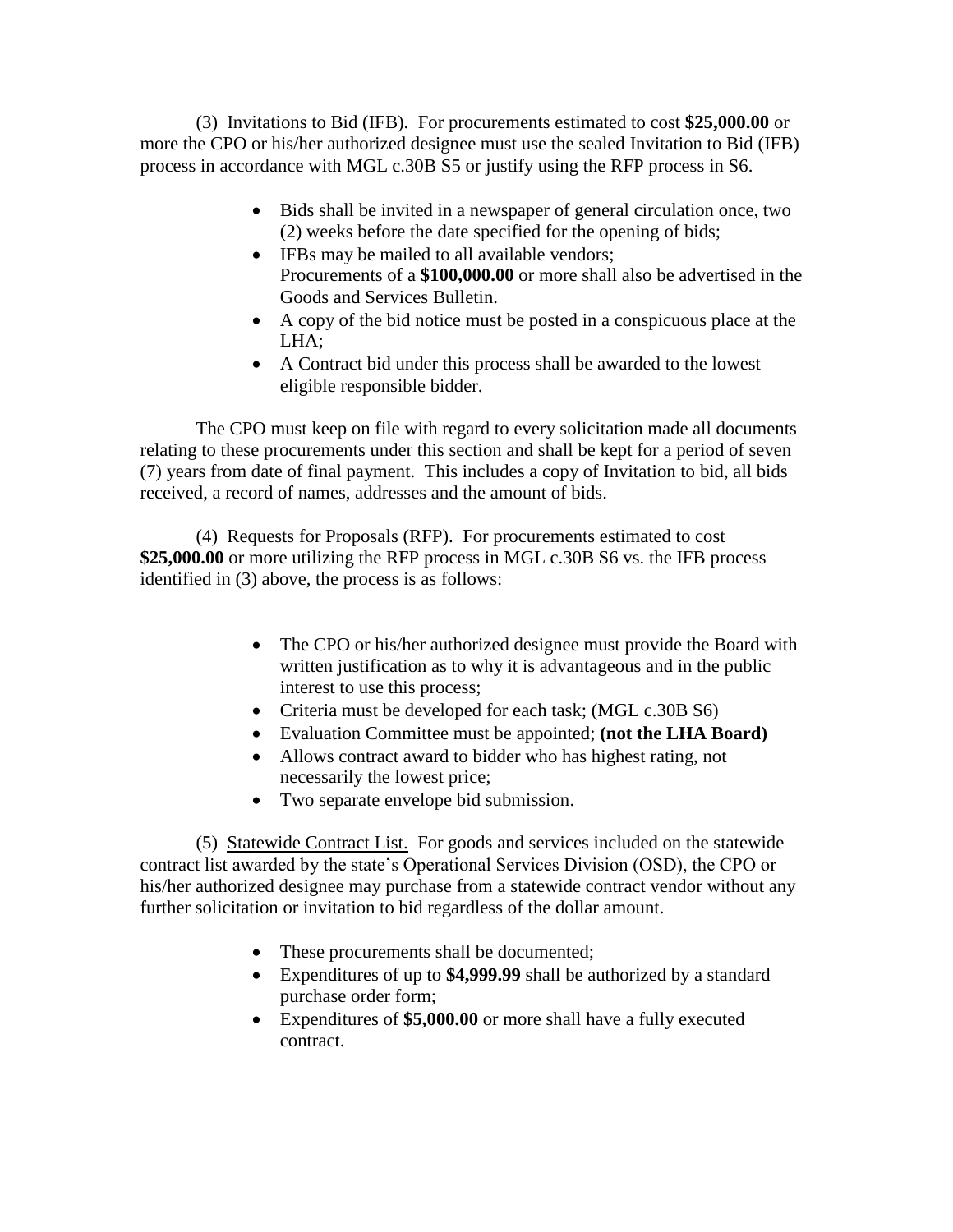(6) Contracts in (2), (3)  $\&$  (5) above may be entered into for a term greater than **three years,** including renewals, extension, or options, except automated laundry (LHA shall use the DHCD Service Contract Form, never the vendor's contract) or elevator services which shall be for a term voted by a majority of the Board before the procurement is made, but shall be no **greater than ten (10) years.**

(7) If the purchase is made from any vendor other than one offering the lowest price on an IFB procurement, justification for such a bid rejection shall be in writing and kept with the bid documents.

### **B. Services Exempt From MGL c.30B**

(8) In accordance with MGL c.30B  $S1(b)(9)$ , a contract to purchase supplies or services from, or to dispose of supplies to, any agency or instrumentality of the federal government, the commonwealth, or any of its political subdivision is exempt from Chapter 30B procurement requirements.

(9) In accordance with MGL c30B S1(b)(15), contacts with labor relations representatives, lawyers, designers, or certified public accountants are exempt from Chapter 30B procurement requirements. (For legal services, LHA shall use the DHCD Agreement for Legal Services; for CPA consultants see DHCD Accounting Manual; for Design Services, consult DHCD project manager.)

(10) In accordance with MGL c30B  $S1(b)(30)$  a contract for the collection, transportation, receipt, processing or disposal of solid waste, recyclable or combustible materials. (For trash removal LHA shall use the DHCD Service Contract Form, never the vendor's contract.)

# **C. Emergency Procurements Under MGL c.30B**

(1) If the time required to comply fully with a Chapter 30B procurement would endanger the health or safety of people or property due to an unforeseen emergency, the needed **supply or service** may be procured without comply with Chapter 30B requirements. An emergency procurement form must be submitted as soon as possible to the Goods and Services Bulletin for publication. This process cannot be used for construction related emergency procurements.

### **D. Sole Source Procurements Under MGL c.30B**

(1) The LHA may make a sole source procurement of any supply or service under **\$25,000.00** when reasonable investigation shows that there is only one practicable source for the required supply or service. This determination that only one practical source exists must be in writing (Chapter 30B, Section 7).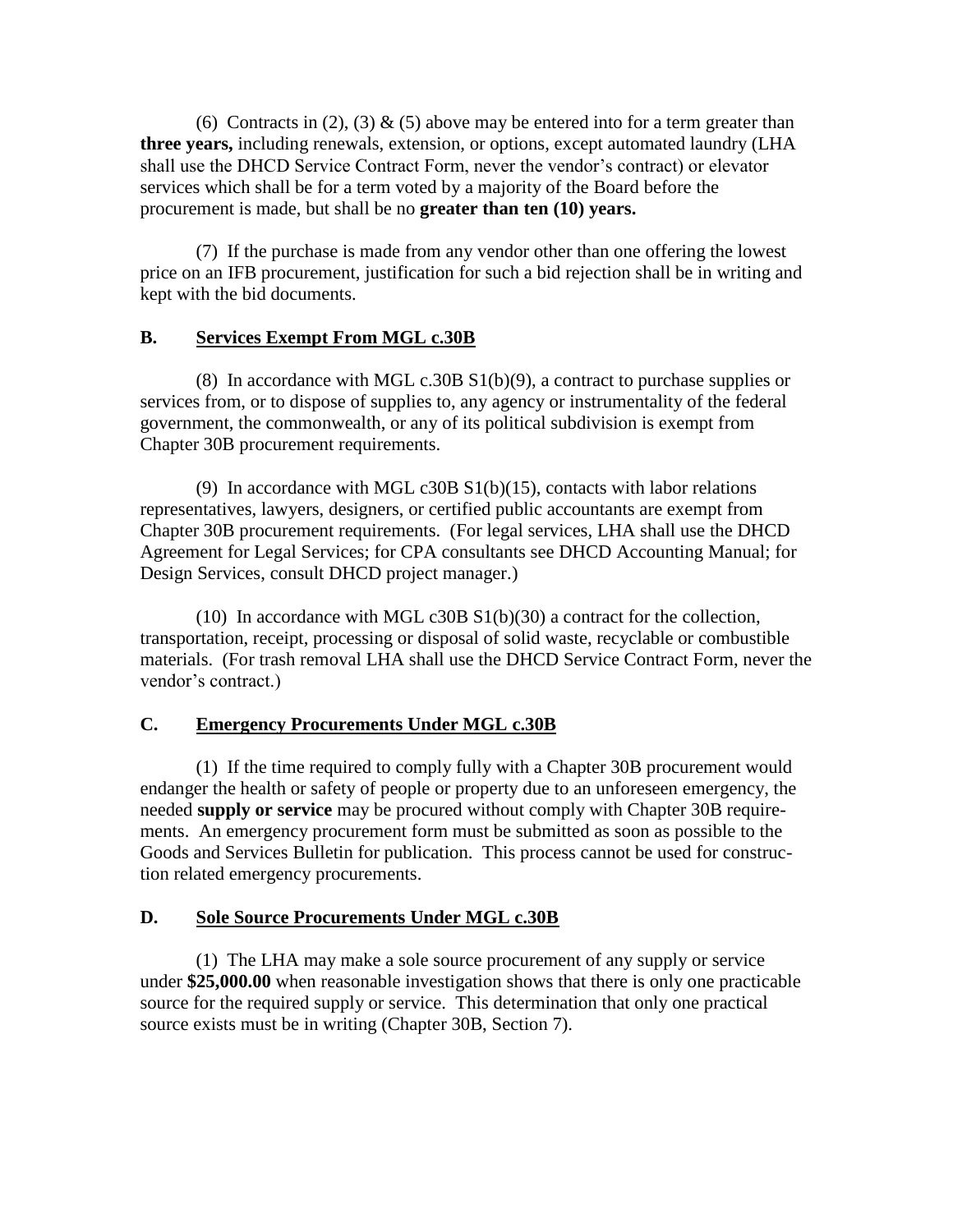#### **Contract Funding**

(1) All procurement of equipment, materials, and non-personnel services shall be documented. Expenditures shall be supported by receipts and shall be made by standard purchase order. Each purchase, regardless of dollar amount, shall be approved by the CPO or his/her designee. On a monthly basis, in advance, the Financial Administrator shall indicate to the CPO the amount of dollars in each program available in order to have sufficient funds available for payment. Purchase orders shall be filed with the resulting purchase documents.

#### **II. CONSTRUCTION CONTRACTS BUILDING RELATED – VERTICAL CONTRUCTION**

When construction contracts are procured under the following methods, the LHA shall apply for prevailing wage rates in accordance with MGL c.149 S26-27A regardless of the dollar amount. All construction contracts in the amount of **\$2,000.00** or more shall require a payment bond in an amount not less than one-half (1/2) of the contract price, in accordance with MGL c.149 S29. This requirement cannot be waived and letters of credit, checks or bank books cannot be accepted in lieu of a payment bond. The LHA shall use the appropriate DHCD Front0end document on all state developments.

**A.** Small building related (vertical construction) and site work (horizontal construction) construction projects shall be awarded in the following manner:

(1) For small building related construction contracts which include labor and materials estimated to cost between **\$0 to \$9,999.00,** the CPO or his/her authorized designee shall follow MGL c.149  $S44A(2)(A)$  and may award by soliciting three (3) written price quotes to ensure contract award to the most responsible person at the lowest price.

(2) For small building related construction contracts which include labor and materials estimated to cost between **\$10,000.00 to \$24,999.00,** CPO must follow MGL c.149 149 S44(2)(B) procedures and **solicit written quotes from at least three (3) contractors using the public notification process. DHCD RECOMMENDS SEALED BIDS.** However, it does not require receiving three written quotes. You may award a contract on the basis of one (1) or two (2) written quotes received.

 The CPO shall keep on file a record of all price quotations including names, addresses, and the amounts of quotations. All documents relating to purchases and contracts under this section shall be kept for a period of seven (7) years from date of final payment.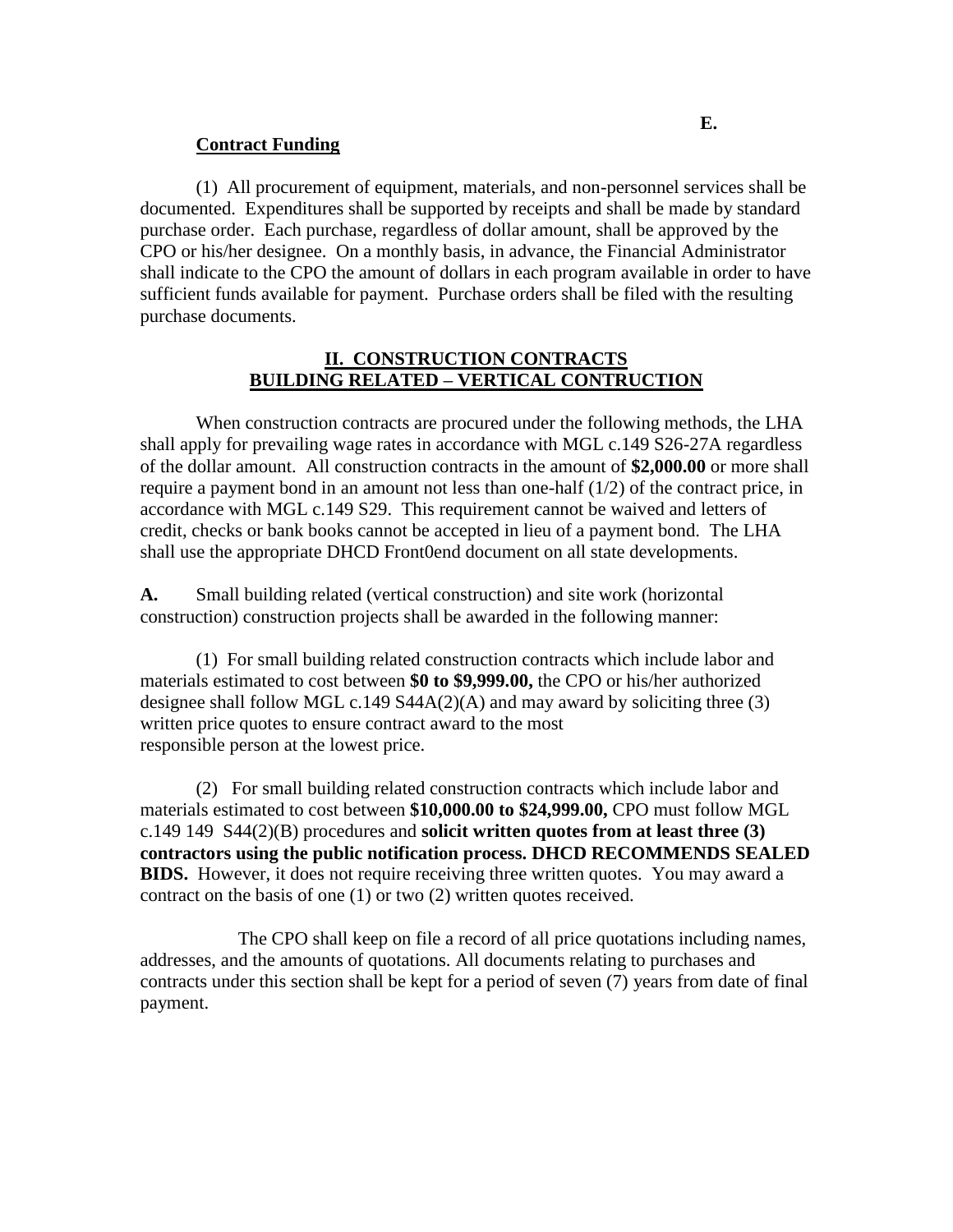For construction contracts estimated to cost between **\$25,000.00 and \$100,000.00** the CPO or his/her authorized designee shall follow the sealed bid procedures of MGL c.149 S44A(2)(C) identified in MGL c.30 S39M as follows:

- Bids shall be invited by advertising in the central register and a newspaper of general circulation once, two (2) weeks before the date specified for the opening of bids. Bid notice shall be posted in a conspicuous place at the LHA;
- Ad/invitation may be mailed to all available contractors to stimulate competition;
- A contract bid under this process shall be awarded to the lowest eligible and responsible bidder.

(4) For construction contracts estimated to cost **\$100,000.00 to \$10,000,000.00** (contracts for the construction, demolition, maintenance, or repair of a building – vertical construction) the CPO or his/her authorized designee shall follow the sealed bid procedures required under MGL c.149 S44A-M. These contracts require prevailing wage rates or, if a federal project, Davis Bacon Wage Rates and require a performance and payment bond in the full amount of the contract price.

The CPO must keep on file with regard to every solicitation made all documents relating to purchases and contracts under this section for a period of seven (7) years from date of final payment, as well as a copy of bid forms received, a record of names, addresses and the amounts of bids (tabulation).

(5) For construction contracts estimated to cost **\$10,000,000.00 or more** (contracts for the construction, demolition, maintenance, or repair of a building – vertical construction) the CPO or his/her authorized designee shall follow the pre-qualification process and sealed bid procedures required under MGL c.149 S44D1/2 and MGL c.149 S44D3/4.

## **III. NON-BUILDING RELATED CONSTRUCTION HORIZONTAL CONSTRUCTION CONSTRUCTION MATERIALS**

(1) For public works construction , i.e., site work (horizontal construction) labor and materials or for the purchase of construction materials with no labor estimated to cost **\$10,000.00 or more** the CPO or his/her authorized designee shall follow the sealed bid procedure under MGL c.30S39M and use the appropriate DHCD Construction Front-End. LHA also has the discretion to utilize MGL c.30B procurement requirements as outlined below and in the attached summary. All of these contracts require prevailing wage rates and a payment bond in an amount not less than one-half (1.2) of the contract price is required. **On projects \$50,000.00 or more DHCD requires a performance and payment bond in 100% of the contract amount.**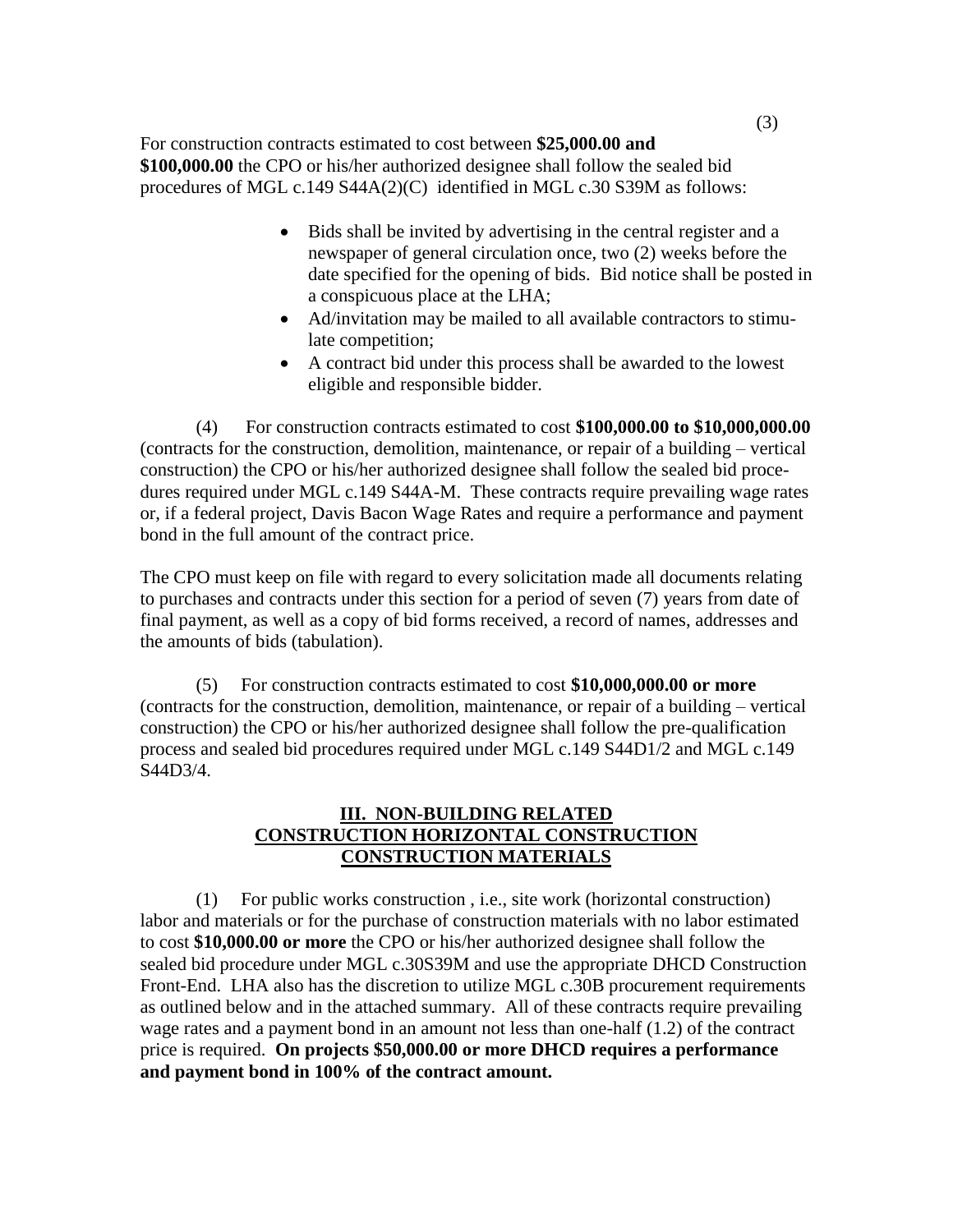(2) As stated in #1 above, the LHA also has the option of using Chapter 30B for horizontal construction projects which include labor and materials estimated to cost between **\$0 to \$4,999.00; \$5,000 to \$9,999.99 and \$10,000 to \$25,000.00. These procedures are in the attached summary.** These contracts require prevailing wage rates and a payment bond in an amount not less than one-half (1/2) of the contract price if cost is \$2,000 or more.

> • The LHA may be part of a local city or town governmental procurement, i.e., site work if upon request by the LHA the contracting governmental agency includes the LHA in its initial advertisement for bids by describing the work and location of work to be performed for the LHA.

The CPO shall keep on file a record of invitation made and offers received, a record of names, addresses and the amounts of bids with regard to every solicitation made. All documents relating to purchases and contracts under this section shall be kept for a period of seven (7) years from date of final payment.

(3) For the purchase of **construction materials** only **(no labor)** estimated to cost between **\$0 and \$4,999.00** the CPO or his/her designee may use **MGL c.30B S5** using sound business judgment. Use a written specification for the particular procurement.

(4) For the purchase of **construction materials** only **(no labor)** estimated to cost between **\$5,000.00 and \$24,999.00** the CPO or his/her designee may use **MGL c30B S5** to solicit price quotations either orally by telephone, or in writing from at least three (3) vendors using a prepared written specification for the particular procurement. However, this does not require receiving three (3) quotes. The LHA may award a contract on the basis of one or two quotes received.

(5) For the purchase of **construction materials** only **(no labor)** estimated to cost **\$25,000.00 or more** the CPO or his/her designee may use **MGL c.30B S5** by advertising for bids in a newspaper of general circulation once two (2) weeks before bid opening. Contract is awarded to lowest eligible and responsible bidder.

The CPO must keep on file with regard to every solicitation made all documents relating to purchases and contracts under this section for a period of seven (7) years from the date of final payment, including a copy of invitation made and offers received, a record of names, addresses, and the amounts of bids.

### **III. THE BOARD**

(1) The CPO shall submit all bids and quotes \$5,000.00 and up at the next regular meeting and the Board must vote to authorize the award of the bid.